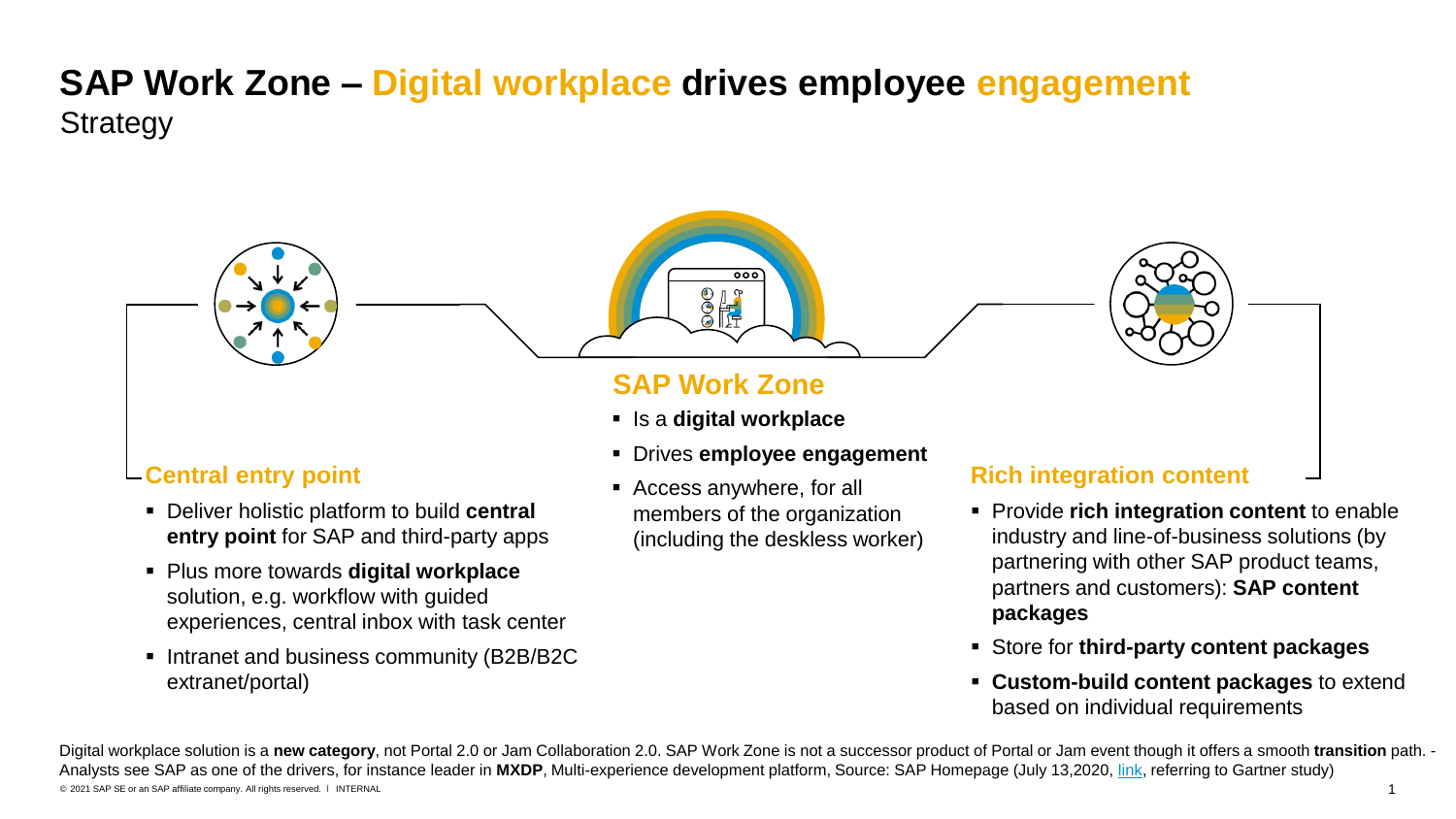# **Three areas to meet your needs in New Normal**

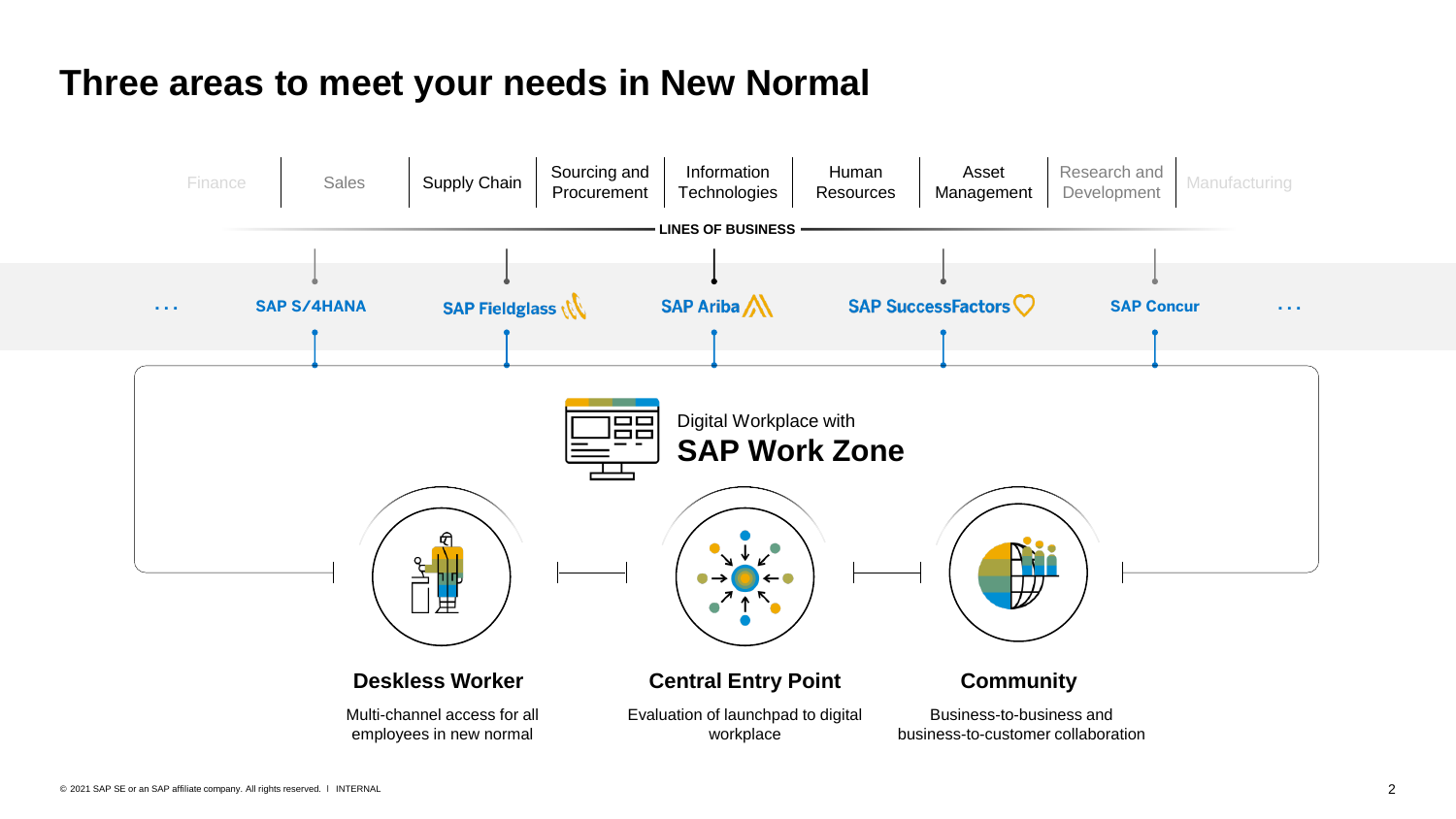# **Central Entry Point - The 'face of the Intelligent Enterprise'**



### Embedded visual **Page Editor**



### Connected **SAP business apps**



### Out-of-box **cards and widgets** for pages



**UI Integration Cards** to connect third-party apps



Built-in integration with **Conversational AI**

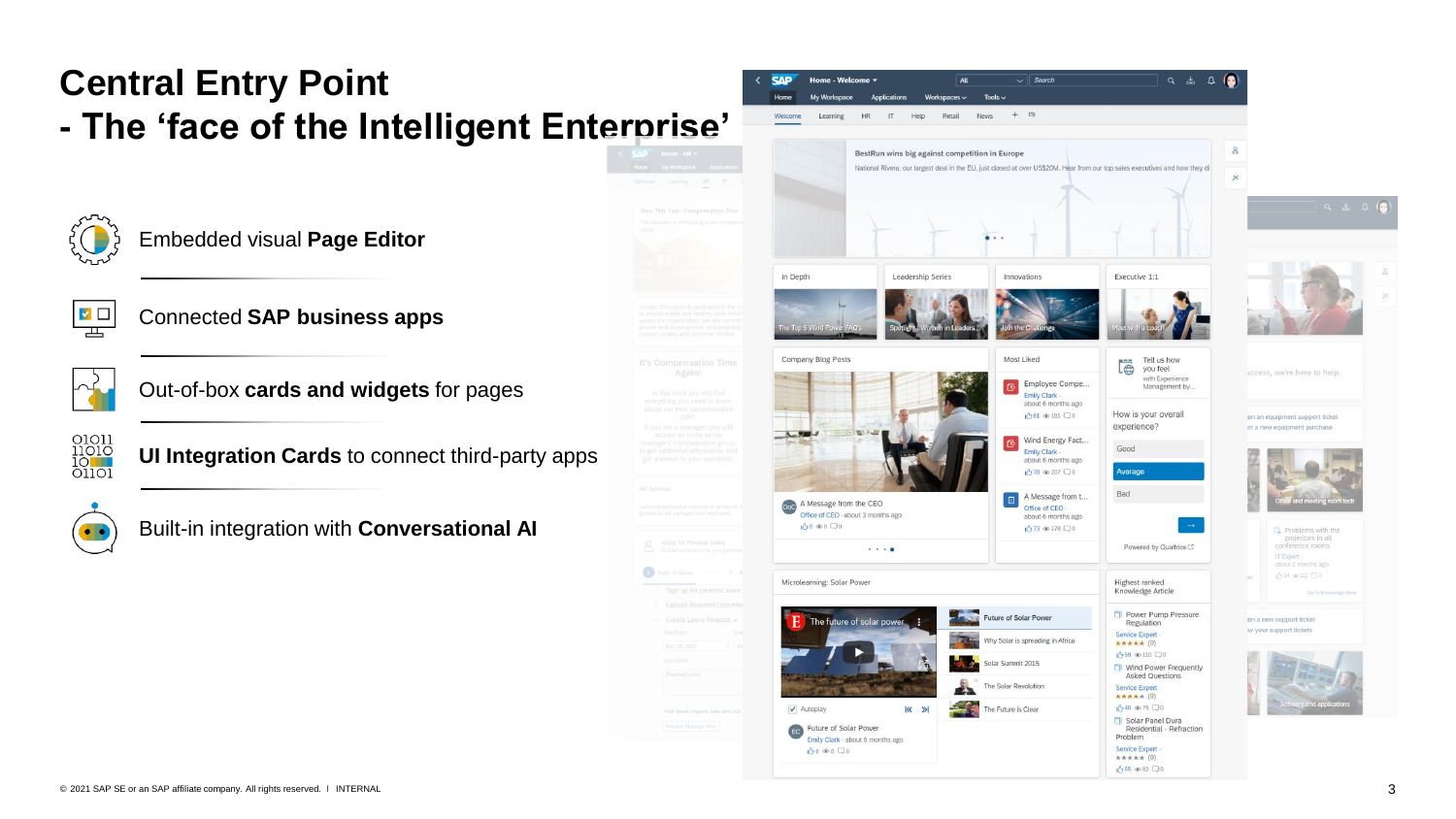# **Deeper dive…**



#### USER -FOCUSED

Personalized and easy to use with role -based data



### ENGAGING

Central entry point for multi -application landscape. Configurable page layout.



CREATE GUIDED WORKFLOW EXPERIENCES

Use a template project to build guiding user experiences on top of workflows



 $\overline{\phantom{0}}$ 

### **FAM COLLABORATION**

Utilizing Microsoft Teams



#### MOBILE READY

Anytime, anywhere access with responsive web and a dedicated mobile app





**MY INBOX** 

Process workflow tasks that matter to you within the integrated My Inbox application



Discover and find information with powerful content and document indexing

### INTEGRATE EXPERIENCE MANAGEM

Engage, monitor and measure with Qualtrics embedded within the experience

#### KNOWLEDGE BASE

Create, retain and share knowledge across the entire organization

#### SAP BUSINESS APPS

Quick access to SAP S/4HANA and other frequently used business apps



 $\blacksquare$ 

#### UI INTEGRATION CARDS

Embed and display SAP and third -party business data from across your organization



Œ

#### EXTEND AND DEVELOP

Extend with full IDE based on SAP Business Application Studio



Develop and integrate chatbots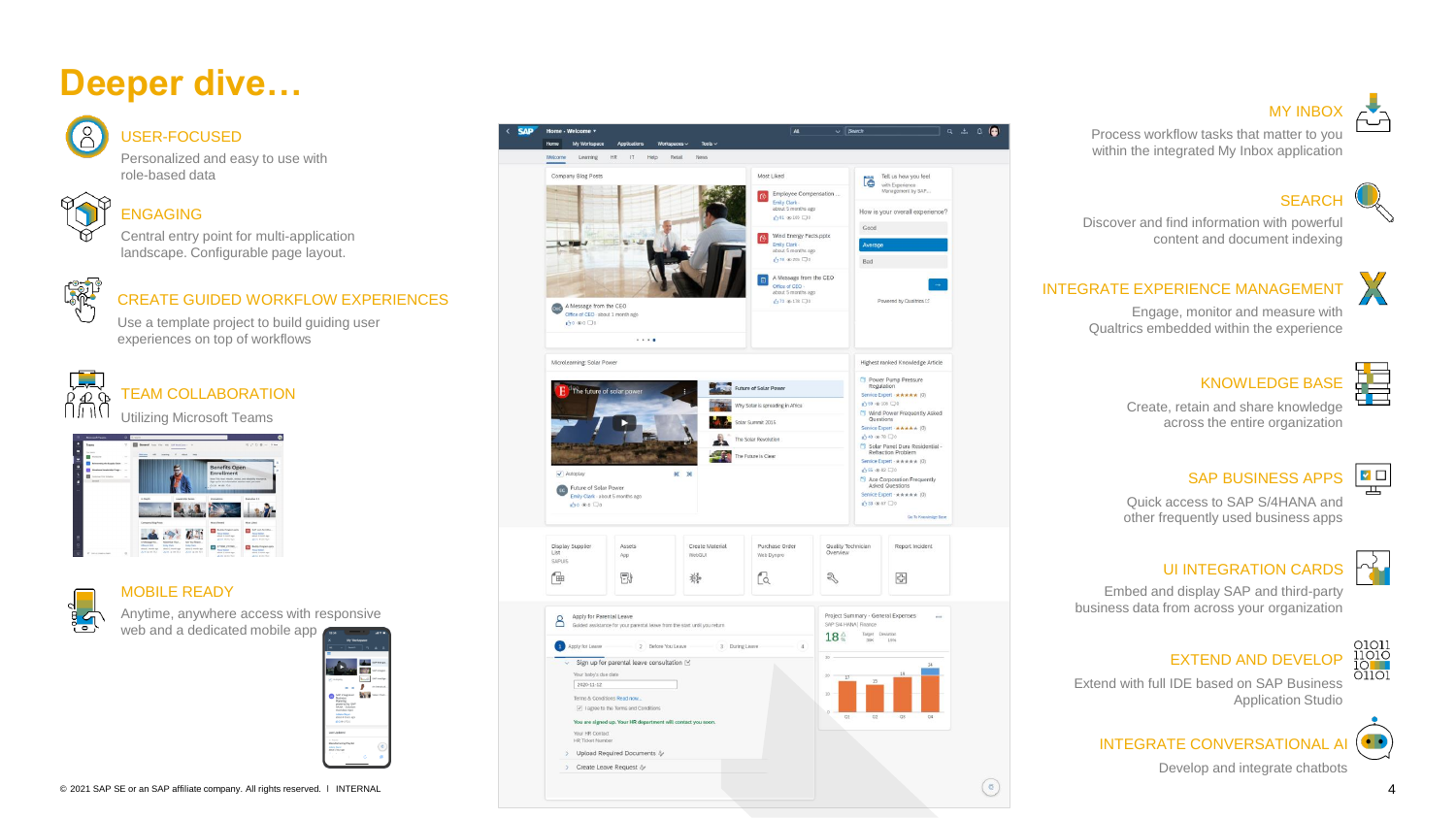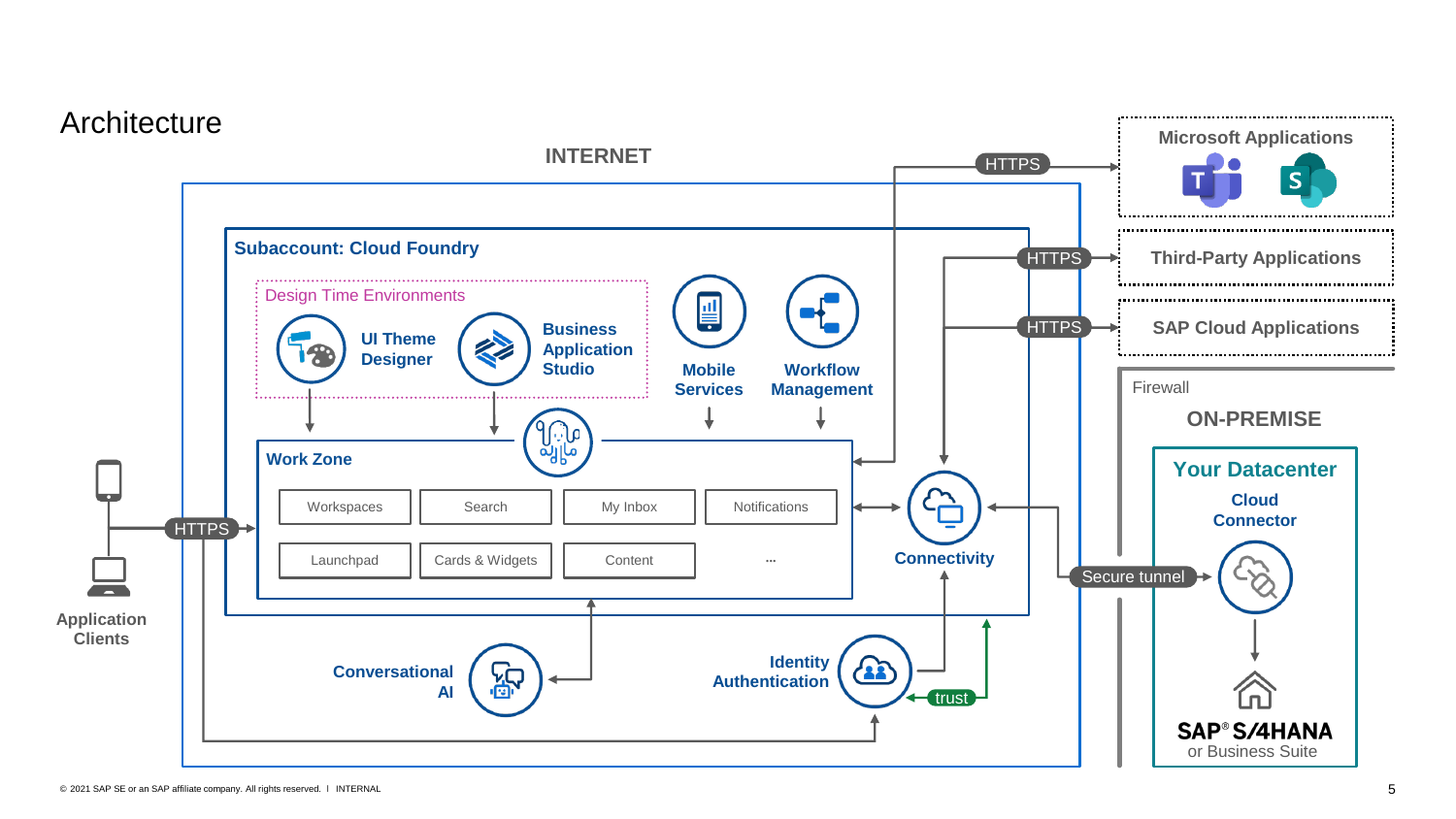# **Enrich digital workplace experience with Content Packages**

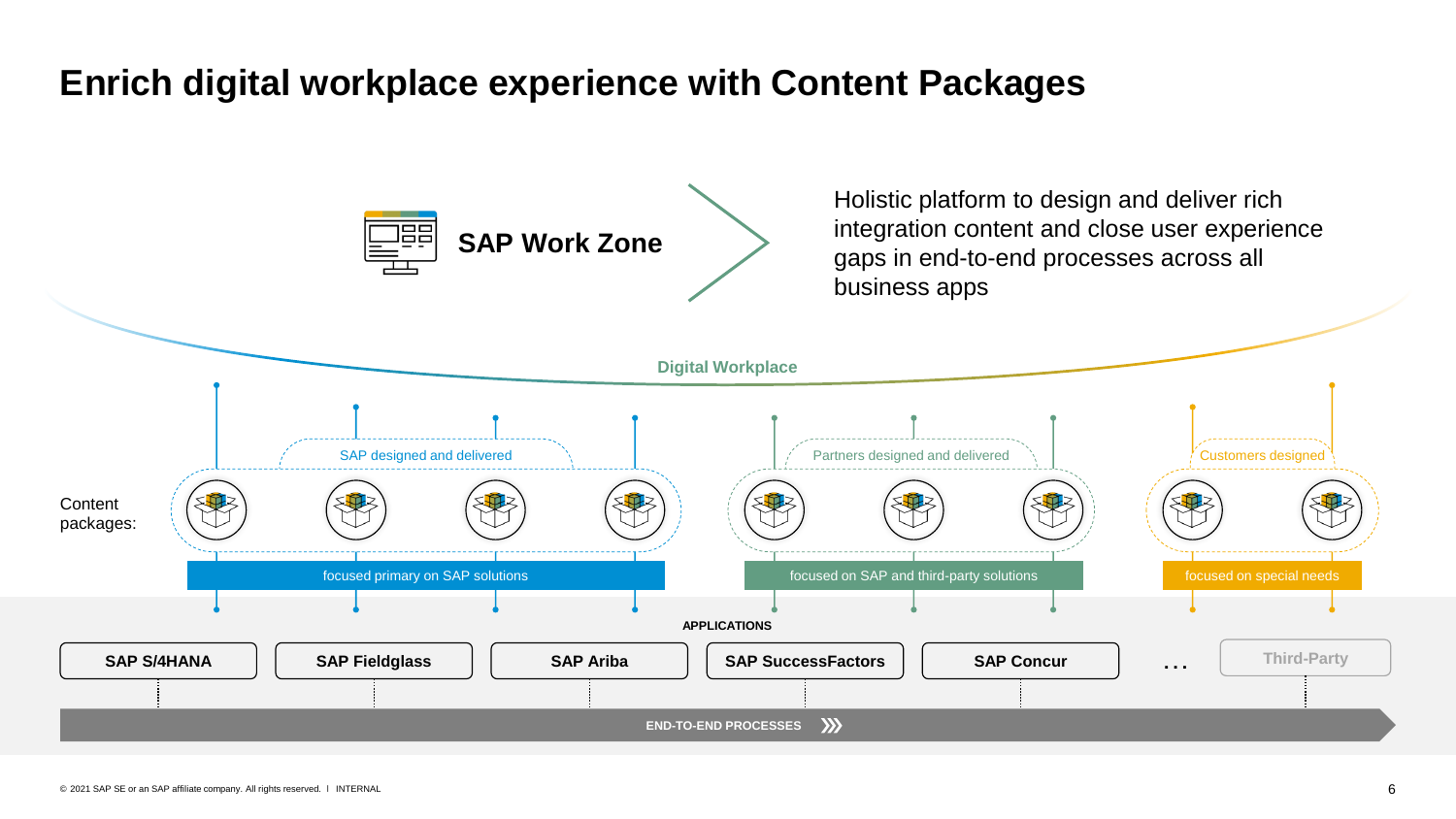# **Digital Workplace for the Intelligent Enterprise**

Customer value





Gain faster access to information



Conduct business anywhere **IMPR** Improve business agility

**For the user For line of business For IT** 



Personalize the experience **Increase employee engagement** Provide a unified experience



Increase productivity powered by intelligence







Deliver an integrated user experience



Extend and customize to your needs